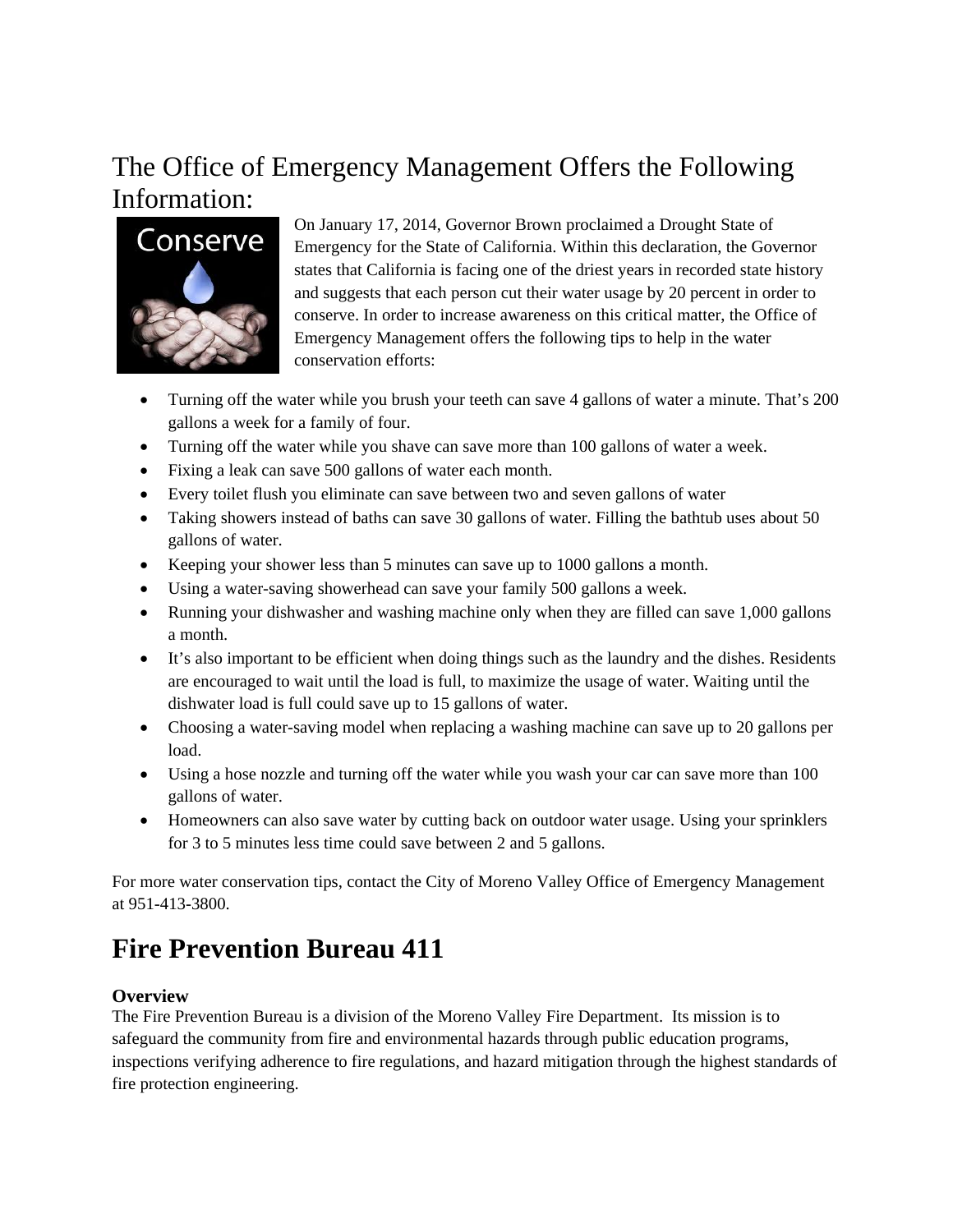The Fire Prevention Bureau has a daily effect on the community due to its involvement in the planning, construction, and maintenance of the many structures through the city. Whether it is the width of a fire lane, the number of exits in a business, the location of a fire hydrant or fire sprinklers in a residence, citizens will experience some life safety measures provided by the Fire Prevention Bureau

# **Fire Prevention Q&A**

## **What is the California Fire Code?**

The California Fire Code are regulations that establish fire safety requirements for a wide range of activities in Moreno Valley. The City Council adopts the California Fire Code and makes specific amendments which fulfill the needs and values of the community. These requirements govern such matters as:

- emergency preparedness
- prevention and reporting of fires
- manufacturing, storage, handling, use, and transportation of hazardous materials
- conduct of various businesses and activities that pose fire hazards
- the design, installation, operation, and maintenance of the buildings and premises that house such materials, businesses and activities

## **To whom does the Fire Code apply?**

The Fire Code applies to all persons and places in Moreno Valley. Everyone must comply with its prohibitions and fire safety requirements. Persons and businesses that conduct or supervise activities regulated by the Fire Code may also be required to obtain permits that authorize them to engage in those activities.

### **Why do you inspect our business every year?**

Fire Inspections are completed at least once a year to make sure the buildings in which you work or live, or businesses you visit are safe to occupy. These inspections ensure that fire protection devices and systems are maintained on a regular basis. Fire inspectors also ensure that exit doors function properly, exit signs illuminate, and fire-rated walls are not compromised.

### **What is the minimum rating required of a fire extinguisher? How many fire extinguishers am I required to maintain? How often does my extinguisher need to be serviced?**



For businesses, the minimum rating for a fire extinguisher is 2A10BC. The rating can be found on the label of the extinguisher near the UL (Underwriter's Laboratory) symbol. High hazard locations may require a higher rated extinguisher. In general, the Fire Code requires that one extinguisher be provided for every 75 feet of travel distance in low hazard occupancies, such as office spaces. Fire extinguishers must be serviced annually by a contractor licensed by the Contractor's State License Board or the State Fire Marshal.

Although not required, the Moreno Valley Fire Department recommends that residents have at least one fire extinguisher in the home. A general purpose, or ABC, fire extinguisher is

designed to put out the types of fires typically seen in the residential setting. Kitchen and garage fires are the most common, so having a fire extinguisher near one or both locations is advised.